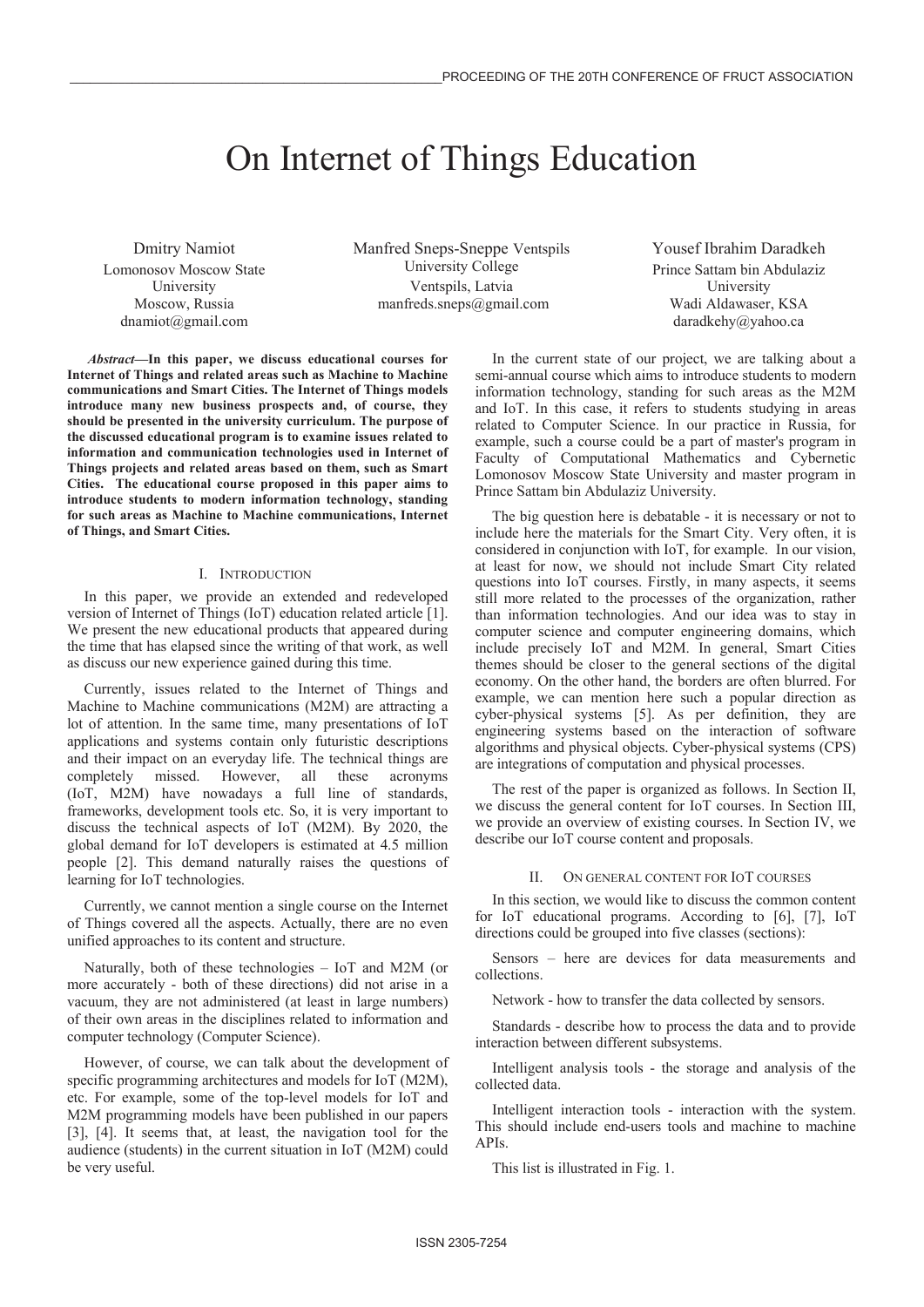| <b>CREATE</b>                               | <b>COMMUNICATE</b>                                                                                     | <b>AGGREGATE</b>                                                                                                                                                               | $>$ ANALYZE                                                                                                                                                                                 | $=$ ACT                                                                                                                                         |  |
|---------------------------------------------|--------------------------------------------------------------------------------------------------------|--------------------------------------------------------------------------------------------------------------------------------------------------------------------------------|---------------------------------------------------------------------------------------------------------------------------------------------------------------------------------------------|-------------------------------------------------------------------------------------------------------------------------------------------------|--|
| Sensors                                     | Network                                                                                                | <b>Integration</b>                                                                                                                                                             | Augmented<br>intelligence                                                                                                                                                                   | Augmented<br>behavior                                                                                                                           |  |
| <b>Physical devices</b><br>· Sensor devices | Connectivity<br>· Processing<br>elements<br>· Connectivity<br>elements<br>· Connectivity<br>frameworks | Management<br>· IoT middleware<br><b>Accumulation</b><br>· Data ingestion<br>· Data storage<br>· Data abstraction<br>Existing data<br>· Unstructured data<br>· Structured data | Processing<br>· Processing<br>engines/<br>frameworks<br>· Data messaging<br>Analytics<br>· Stream analytics<br>(data in motion)<br>· Batch analytics,<br>machine learning<br>(data at rest) | <b>Applications</b><br>· User applications<br>• Reporting<br><b>Edge computing</b><br>· Intelligent<br>gateways<br>· Fog computing<br>platforms |  |
|                                             |                                                                                                        | <b>Standards</b>                                                                                                                                                               |                                                                                                                                                                                             |                                                                                                                                                 |  |
|                                             |                                                                                                        | <b>Security</b>                                                                                                                                                                |                                                                                                                                                                                             |                                                                                                                                                 |  |

Fig. 1. IoT Functional Analysis [6]

The issues for discussions regarding the sensors and IoT are:

- $\bullet$  the power consumption of sensors [8],
- the safety of measurements  $[9]$ ,
- $\bullet$  the interaction with sensors [10].

The last point is directly related to communication protocols: CoAP, MQTT, HTTP (HTTP/2), etc. [11].

The section related to networks should include, of course, the IP protocol (IPv6), wired and wireless networks, Bluetooth and Bluetooth Low Energy, ZigBee, Wi-Fi, WiMAX, LTE [12], [13].

The section related to standards should target, on the first hand, IoT platforms. IoT middleware should be explained from the platform's point of view. Consideration of standardization should include both technological standards (networking, data collection, and analysis), and regulatory aspects (e.g., security).

Among technology standards which are important for IoT, we should mention the relatively isolated moments associated with the aggregation of data (ETL - extract, transform, load  $[14]$ ).

Sections related to analytical processing include descriptive analytics (with visualization), predictive analytics and recommendation systems. For IoT especially, we would like to highlight the importance of the real-time processing and event processing (CEP - complex event processing [15]).

Means of cooperation include both machine to machine (M2M) and machine to human interaction (M2H). The last section (M2H) is the main section for cyber-physical systems [16].

#### III. ON EXISTING COURSES

This section presents some of the training programs for Internet of Things and Smart Cities. We include Smart Cities too because IoT is the data layer for Smart Cities. IoT is the foundation for data-driven cities.

At the first hand, we could mention Master's Program for Smart Cities and Urban analytics [17]. It covers the following issues:

- networks and communications,
- planning of traffic flows,
- real-time systems,
- x geo-information systems,
- simulation system.

The focuses are urban planning and management. This is what it refers to the Smart Cities.

As the next issue, we could mention Master City Science program [18]. Its network-related part covers the following topics:

- New Generation Networks (NGN).
- Broadband communications.
- Quality of Service (QoS).
- Optical and wireless networks.
- Telecommunication network architecture.
- 4G networks.
- Mesh-networks.

The main emphasis, as can be seen from the content is Networking

In general, Masters City Science [18] covers a wide list of areas:

- Transport and Mobility.
- Information and Communication Technologies.
- Urban and Landscape Design.
- Society and Governance.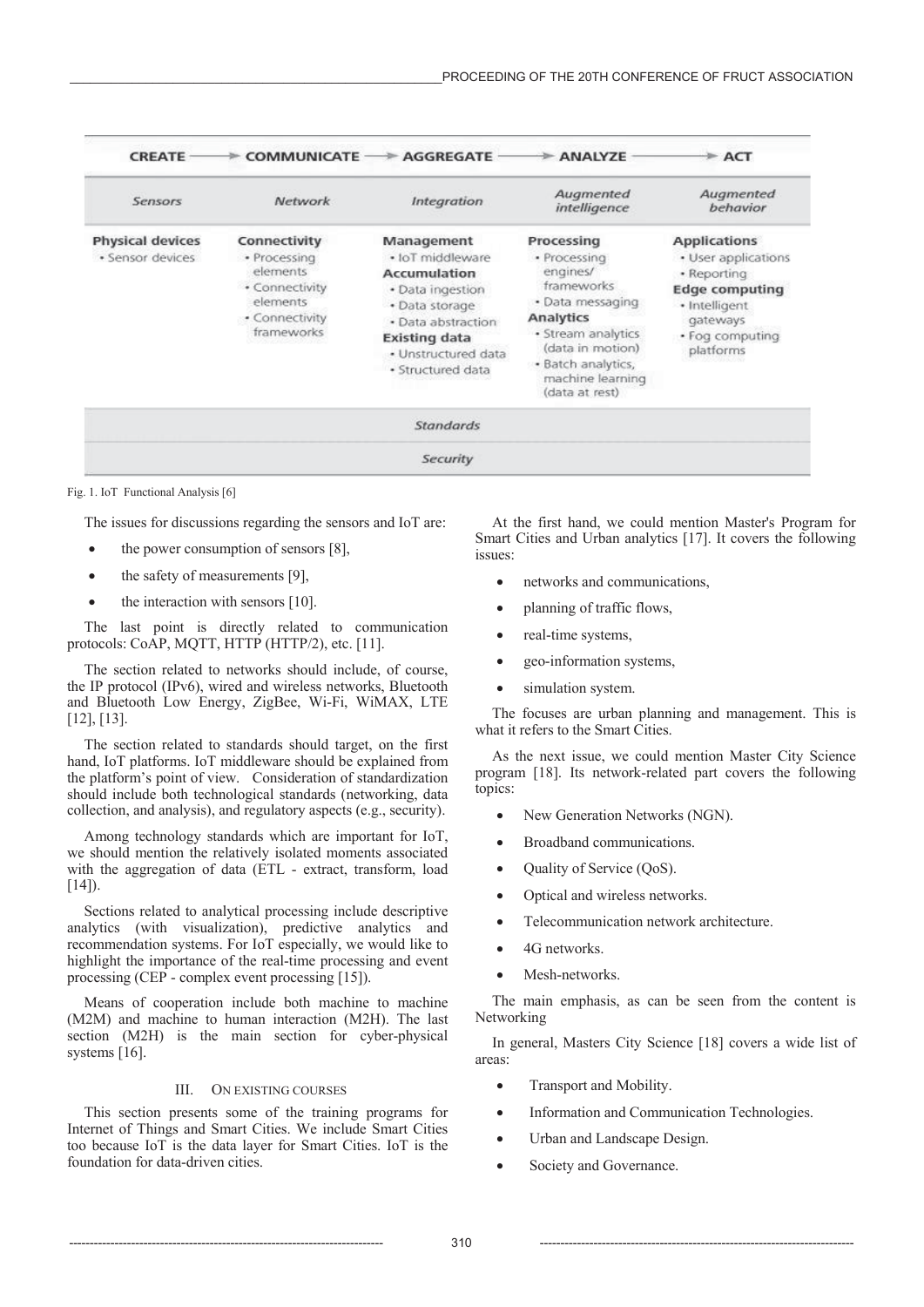- Environment and Sustainability.
- Economy and Business.
- Ecological Urbanism.
- Energy.

EIT Digital Master School presents a program for Embedded Systems [19]. The seven specializations are:

- x Embedded Platforms.
- Embedded Multicore Processing.
- **Embedded Networking**
- Mobile Cyber-Physical Systems.
- Internet of Things and Energy-Efficient Computing.
- Real-Time Systems and Design of Cyber-Physical Systems.
- Critical Embedded Systems.

Actually, it is one of the most technically deep and elaborated programs.

SAP provides an online course on the Internet of Things [20]. In general, it is just an introduction. It covers two IoT perspectives: Societal Perspective and Business Perspective.

Among other online courses can be noted Open University program to IoT [21]. It uses elements of IoT for general learning computer science. In particular, it is used for teaching programming based on the Arduino.

Oxford University offers a course of Data Science for the Internet of Things [22]. It includes:

- Statistics.
- Time Series analysis.
- Deep Learning.
- Real Time processing.
- IoT Data Visualization.

Sure, time series processing is very important for IoT analytics, but this course is really about data science only and uses IoT just as a name.

Coursera [23] offers a specialization (a set of courses, thesis project, and a certificate) for Internet of Things. The specialization consists of the following courses:

- Introduction to the Internet of Things and Embedded Systems - an introduction to the topic, general information.
- The Arduino Platform and C Programming course content corresponds to the name. Working with Arduino.
- Interfacing with the Arduino work with external devices to Arduino.
- The Raspberry Pi Platform and Python Programming for the Raspberry Pi - programming for Raspberry Pi.

Interfacing with the Raspberry Pi - working with external devices in the Raspberry Pi.

The professional training program at MIT also offers the detailed and well-elaborated training program for IoT [24]. This program includes the following sections [25]: the architecture of the IoT, processing sensor data, SLAM, standalone devices (cars, robots), IoT standards, wearable devices (wearables), security, Web of Things, wireless protocols, storage and analysis of data, man-machine interfaces. Course module to develop applications includes Smart Homes, Smart City, Smart materials, medical applications, and cyber-physical systems.

As per our review, it is the most advanced offering for IoT education. As per MIT model, Smart City is just an application (use case) for IoT. So, their program includes Smart Cities too (as an application and example for IoT).

Kings College London offers a free survey course on IoT [26]. The University of Washington offers a practical course on the IoT (Raspberry Pi and other devices) [27]. It includes also cloud computing part: how to store, process, present and visualize data from the internet of things, how to setup microservices in the cloud, including data schema, database, API development and server elements, as well as simple and complex visualization tools experience (such as Tableau Public) [28].

HP also has its own training course on IoT [29]. This a twoday course, although, formally, it presents many topics. For example, we could mention network technologies such as RFID, WSN, and Smart-applications (Smart Cities, Smart Home, Smart Metering, and Smart Health). In general, it looks more as an introduction for managers.

Waterford Institute of Technology (Ireland) offers an undergraduate program for Internet of Things [30]. It contains six big areas.

- 1) Programming: includes the fundamental algorithms & data structures relevant to the field. Especially, the nature and performance of distributed, networked applications.
- 2) Data Science: the ability to select the appropriate technological components, including warehousing and analysis. The knowledge to integrate the components into a single data-analytics solution and extract meaningful insight from the IoT data.
- 3) Mathematics: examines the formal reasoning, modeling, and analytical skills.
- 4) Devices & Systems: explores analogue and digital interface components; insight and understanding of the components, and the integration processes.
- 5) Networks & Cloud: provide a practical understanding of Operating Systems and the tools they require to deploy, manage and troubleshoot the underlying infrastructure required to support IoT.
- 6) Project: deliver concrete experience IoT domain.

Intel offers an open course, called the Internet of Things [31], [32], but, in fact, promotes their own programming for Edison platform.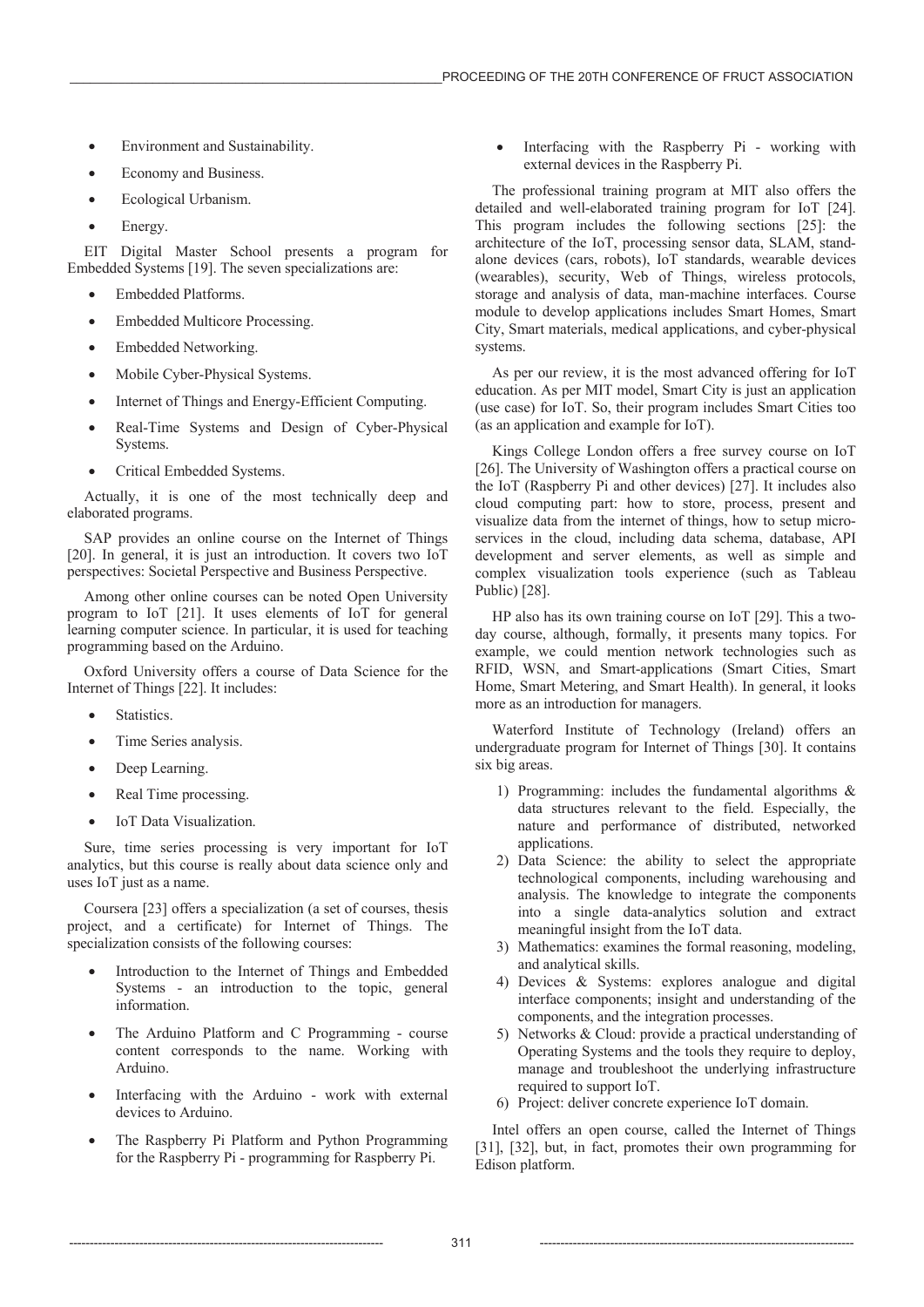# IV. ON THE POSSIBLE STRUCTURE FOR IOT COURSE

The main result of our review in the previous section is the conclusion that there is no single course we could use as a prototype. In our opinion, the most elaborated program has been proposed by MIT [24]. But this course is short and targets postgraduate managers. And our idea is to propose a two-year master program.

The idea is to combine in a single course of four basic components: application architecture, network interoperability standards, data storage systems, and principles of their analysis and processing. Accordingly, the course may include four main sections.

The first one deals with modern standards in the field of M2M and IoT. Here we should talk about IoT-GSI, OpenIoT,

FI-WARE, OMA, etc. Actually, the amount of the proposed solutions, in varying degrees of readiness, is sufficiently large. At the same time, they can promote different approaches to building systems, data collection, and processing. It is, in fact, consideration of possible architectural solutions for building IoT systems. Course participants will need to get an idea of the existing architectural solutions, their comparative characteristics, and applicability depending on external conditions.

The second section will focus on network solutions for the IoT. Here, in particular, we consider network solutions such as 802.15.4, 6LoWPAN, etc. and data protocols such as COAP, MQTT, etc. It is closely related to the previous section, since the choice of network protocols can determine the application architecture. Table I [33] illustrates this area.

| Protocol    | <b>Transport</b> | Messaging           | 2G/3G/4G  | <b>Low Power</b> | Compute<br><b>Resources</b> | <b>Security</b>     | <b>Success</b><br><b>Stories</b> | Arch                              |
|-------------|------------------|---------------------|-----------|------------------|-----------------------------|---------------------|----------------------------------|-----------------------------------|
| COAP        | <b>UDP</b>       | Req/Resp            | Excellent | Excellent        | 10K/RAM<br>Flash            | Medium-<br>Optional | Utility field                    | Tree                              |
| Cont. HDP   | <b>UDP</b>       | Req/Resp<br>Pub/Sub | Fair      | Fair             | 10K/RAM<br>Flash            | None                | Medical                          | <b>Star</b>                       |
| <b>DDS</b>  | <b>UDP</b>       | Req/Resp<br>Pub/Sub | Fair      | Poor             | 100K/RAM<br>$Flash+++$      | High-Optional       | Military                         | <b>Bus</b>                        |
| <b>DPWS</b> | <b>TCP</b>       | Reg/Resp<br>Pub/Sub | Good      | Fair             | 10K/RAM<br>$Flash++$        | High-Optional       | Web Servers                      | Clent-Server                      |
| HTTP/REST   | <b>TCP</b>       | Req/Resp            | Excellent | Fair             | 10K/RAM<br>Flash            | Low-Optional        | <b>Smart Energy</b>              | Clent-Server                      |
| <b>MQTT</b> | <b>TCP</b>       | Req/Resp<br>Pub/Sub | Excellent | Good             | 10K/RAM<br>Flash            | Medium-<br>Optional | IoT messaging                    | Tree                              |
| <b>SNMP</b> | <b>UDP</b>       | Req/Resp            | Excellent | Fair             | 10K/RAM<br>Flash            | High-Optional       | Network<br>monitoring            | Clent-Server                      |
| UPnP        | arbitrary        | Req/Resp<br>Pub/Sub | Excellent | Good             | 10K/RAM<br>Flash            | None                | Consumer                         | P <sub>2</sub> P Clent-<br>Server |
| <b>XMPP</b> | <b>TCP</b>       | Reg/Resp<br>Pub/Sub | Excellent | Fair             | 10K/RAM<br>Flash            | High-<br>Mandatory  | Remote<br>management             | Clent-Server                      |
| ZeroMO      | <b>UDP</b>       | Req/Resp<br>Pub/Sub | Fair      | Fair             | 10K/RAM<br>Flash            | High-Optional       | <b>CERN</b>                      | P2P                               |

TABLE I. IOT APPLICATION PROTOCOLS

Interaction with a wide range of external devices (sensors) is naturally associated with the collection and storage of some of the information (measurements). Accordingly, the problems associated with the storage and processing of large data sets are among the top priority areas for the IoT applications. The third section of the course and discussed issues related to the storage of large data sets. For IoT and M2M application, we propose to teach students to data stream processing systems (e.g. Apache Storm [34] and Apache Spark [35]) and appropriate architecture models (Lambda architecture [36], Kappa architecture [37]).

The Lambda Architecture (Fig. 2) targets applications built around complex asynchronous transformations that need to run with low latency [38]. It is a typical use case for IoT systems. The Lambda Architecture offers a dedicated real-time layer. It solves the problem with old data processing by taking its own copy of the data, processing it quickly and stores it in a fast store. This store is more complex since it has to be constantly updated.

The next step in this direction (real-time processing) is socalled Kappa architecture [40], where everything is a stream. By our opinion, it is the most suitable approach for sensing data persistence (Fig. 3).

And sensing, obviously, is a huge part of IoT applications.

Currently, much attention is paid to data analysis (data mining), while data engineering attracts less attention in universities. However, before we can start the process the data, we need to learn how to save them in one form or another, provide the right architecture of systems. In this regard, e can point to the Big Data standards NIST [41]. They are currently freely available as drafts. Their distinguishing features are the focusing on the application layer and discussions about specific use cases. Based on the fact that standards are the best practices, the NIST describes and discusses the best practices exactly.

Such documents as Big Data Use Cases and Requirements, Big Data Security and Privacy, Big Data Architecture White Paper Survey, Big Data Reference Architecture are wellorganized materials which could be used as tutorials. Fig. 4, for example, presents Big Data Reference Architecture.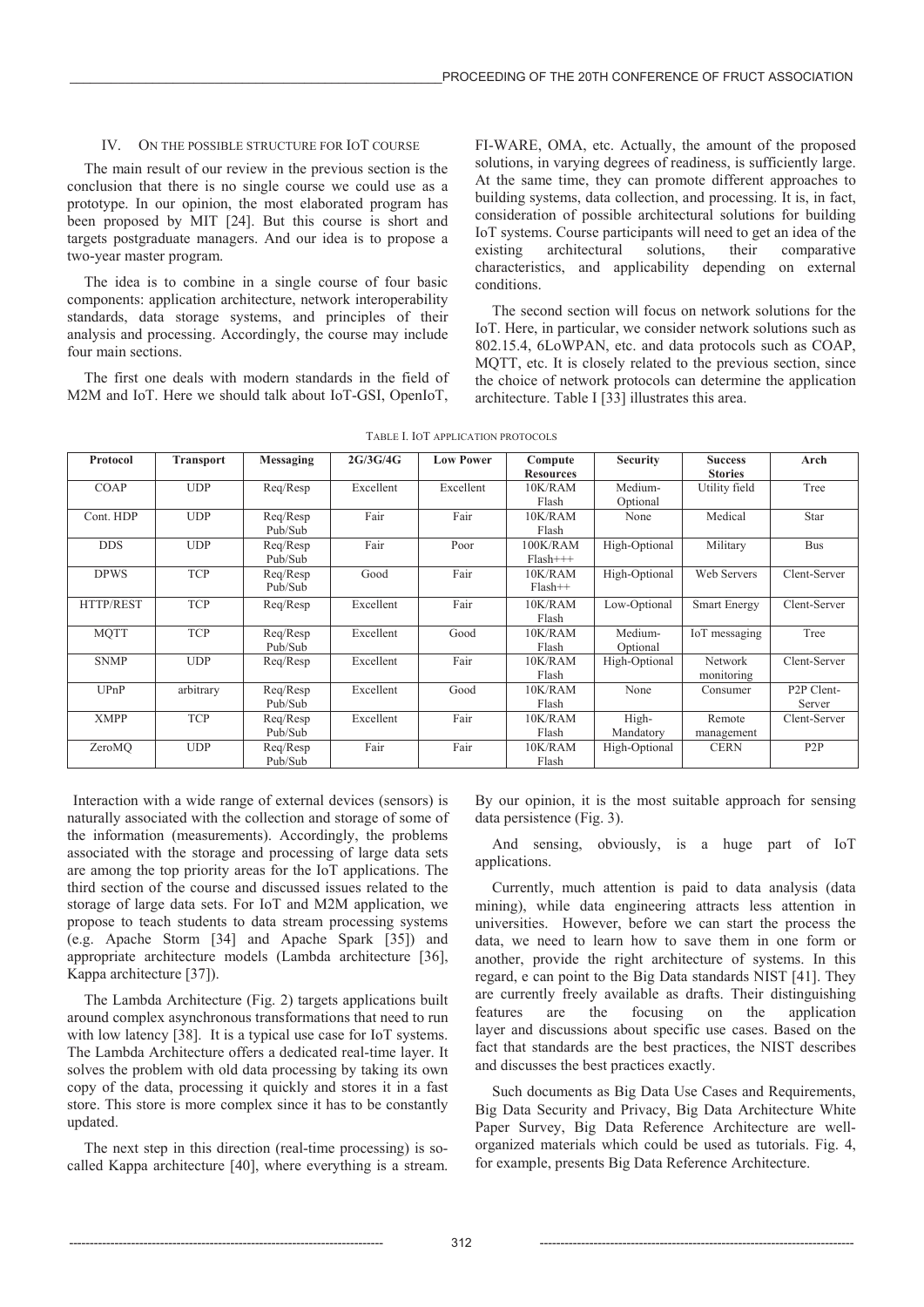

Fig. 2. Lambda architecture [39]



#### Fig.3. Kappa architecture

 And Big Data Use Cases and Requirements [43] contains 50+ detailed use cases (data architectures) including IoT examples for cargo shipping, health care, unmanned air vehicle, life science, etc.

 The last section is completely devoted to the consideration of data processing in real time. The main applied area is the classification and identification of anomalies. In this particular domain, IoT requires consideration in the first place, namely streaming algorithms.

The streaming, dynamic, and distributed algorithms are key elements for analyzing big data in IoT applications. We discuss sampling and sketching as two basic techniques for designing streaming algorithms and hash functions most data streaming algorithms rely on.

In general, streaming algorithms [44] are seriously underestimated in the existing educational courses. At the same time there is a whole world of approaches such as databased and task-based techniques, sampling, load shedding, sketching, creating a synopsis of data (e.g., wavelet analysis, histograms, frequency moments, etc.), aggregation, and approximation.

Finally, the proposed course should create the following formation of competencies:

- understanding of the architecture of IoT and M2M applications;
- understanding of the model of networking in  $I$ oT;
- x knowledge of the basic models used in the design of IoT and M2M systems;
- understanding of the network standards used in IoT;
- understanding of data models used in IoT applications;
- ability to select the data model according to the requirements;
- orientation in real-time data processing;
- understanding of the basic streaming algorithms.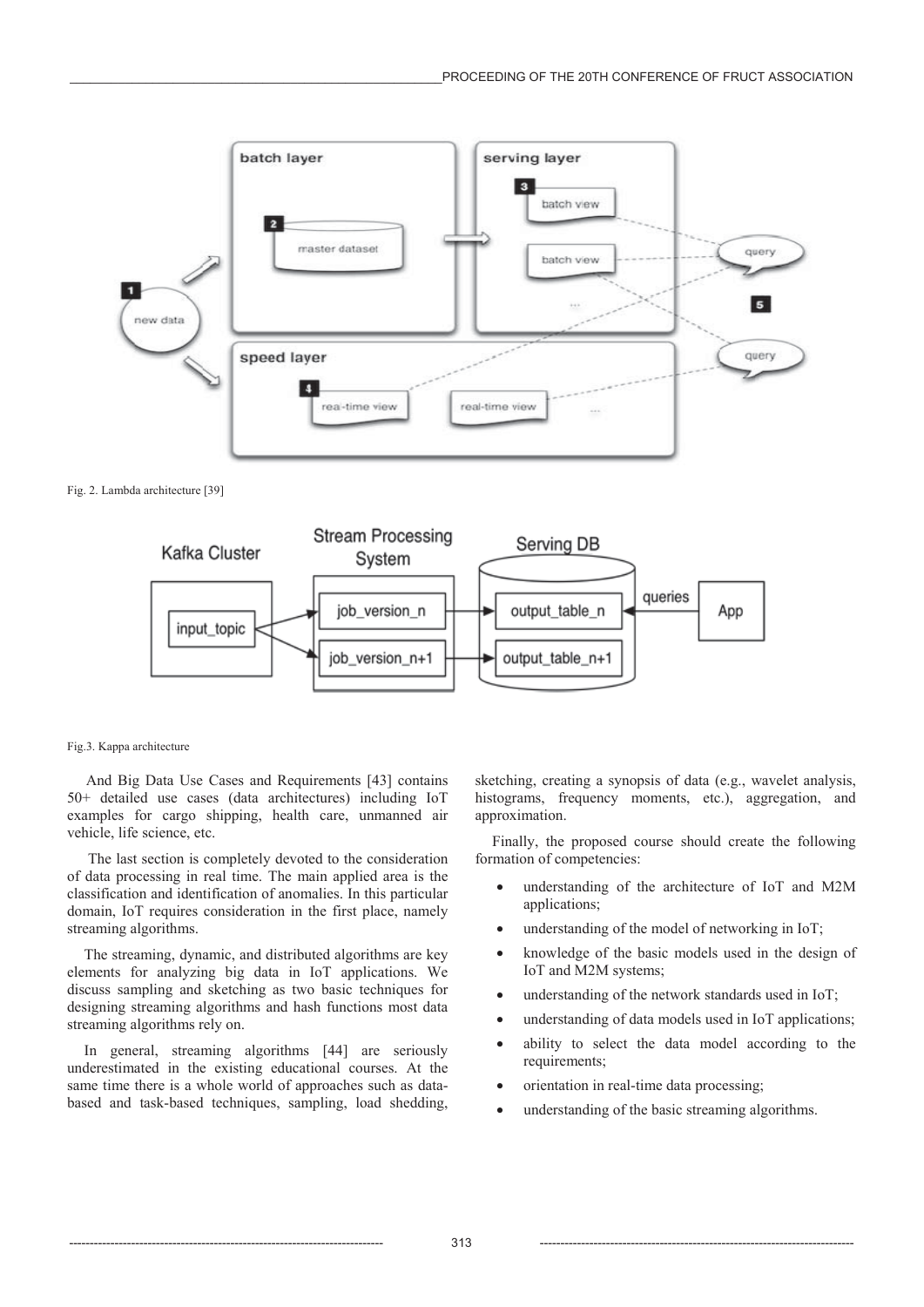

Fig. 4. Big Data Reference Architecture – NIST [42]

## ACKNOWLEDGMENT

We would like to thank the people from Open Information Technology Lab in Lomonosov Moscow State University and professor V. Sukhomlin for the valuable discussions.

### **REFERENCES**

- [1] D.Namiot, "On Internet of Things and Smart Cities educational courses." *International Journal of Open Information Technologies*  vol. 4, no.5, 2016, pp. 26-38.
- [2] IoT Jobs Opportunity http://readwrite.com/2014/06/27/internet-ofthings-developers-jobs-opportunity Retrieved: Jan, 2017.
- [3] D.Namiot, M.Sneps-Sneppe. "On IoT Programming." *International Journal of Open Information Technologies* vol. 2, no.10, 2014, pp.25-28.
- [4] D.Namiot, M.Sneps-Sneppe. "On M2M Software", *International Journal of Open Information Technologies*, vol. 2, no.6, 2014, pp.29- 36.
- [5] R.Baheti, H. Gill. "Cyber-physical systems", *The impact of control technology*, no. 12, 2011, pp. 161-166.
- [6] Inside the Internet of Things (IoT) http://dupress.com/articles/iotprimer-iot-technologies-applications/ Retrieved: Jan, 2017
- [7] D.Rose, *Enchanted Objects: Design, Human Desire, and the Internet of Things*, New York: Simon & Schuster, 2014.
- [8] M.Swan, "Sensor mania! the internet of things, wearable computing, objective metrics, and the quantified self 2.0", *Journal of Sensor and Actuator Networks,* vol. 1, no.3, 2012, pp. 217-253.
- H.Suo, et al. "Security in the internet of things: a review." In *Computer Science and Electronics Engineering (ICCSEE), 2012 International Conference on*. Vol. 3. IEEE, 2012.
- [10] M.Kranz, P.Holleis, and A.Schmidt. "Embedded interaction: Interacting with the internet of things", *IEEE Internet Computing* vol. 14, no.2, 2010, pp. 46-53.
- [11] P.Patierno "IoT protocols landscape", 2014.
- [12] J.Gubbi, et al. "Internet of Things (IoT): A vision, architectural elements, and future directions", Future Generation Computer Systems vol.29, no.7, 2013, pp. 1645-1660.
- [13] M.Sneps-Sneppe, D. Namiot. "About M2M standards and their possible extensions", In *Future Internet Communications (BCFIC), 2012 2nd Baltic Congress on*. IEEE, 2012.
- [14] M.Kaveh, "ETL and Analysis of IoT data using OpenTSDB, Kafka, and Spark", 2015.
- [15] V,Moreno-Cano, F. Terroso-Saenz, and A.F. Skarmeta-Gómez. "Big data for IoT services in smart cities", In *Internet of Things (WF-IoT), 2015 IEEE 2nd World Forum on.* IEEE, 2015.
- [16] R.Rajkumar, "Cyber-physical systems: the next computing revolution" In *Proceedings of the 47th Design Automation Conference*, ACM, 2010.
- [17] Smart Cities and Urban Analytics http://www.bartlett.ucl.ac.uk/casa/programmes/postgraduate/mscsmart-cities-and-urban-analytics Retrieved: Jan, 2017
- [18] Master in City Science http://www.citysciences.com/ Retrieved: Dec, 2016
- [19] EIT Digital Master School http://www.masterschool.eitictlabs.eu/programmes/es/ Retrieved: Dec, 2016
- [20] SAP Internet of Things https://open.sap.com/courses/iot1 Retrieved: Dec, 2016
- [21] My Digital Life http://www.open.ac.uk/courses/modules/tu100#details Retrieved: Dec, 2016
- [22] Data Science for IoT https://www.conted.ox.ac.uk/courses/datascience-for-the-internet-of-things-iot Retrieved: Dec, 2016
- [23] Coursera IoT https://ru.coursera.org/specializations/iot Retrieved: Dec, 2016
- [24] MIT IoT http://web.mit.edu/professional/digitalprograms/courses/IoT/index.html Retrieved: Dec, 2016
- [25] MIT Internet of Things: Roadmap to a Connected World https://mitprofessionalx.mit.edu/courses/course
	- v1:MITProfessionalX+IOTx+2016\_T1/about Retrieved: Dec, 2016
- [26] Kings College London https://www.futurelearn.com/courses/internetof-things Retrieved: Dec, 2016
- [27] University of Washington http://www.pce.uw.edu/certificates/internetof-things.html Retrieved: Dec, 2016
- [28] K.Morton, et al. "Public Data and Visualizations: How are Many Eyes and Tableau Public Used for Collaborative Analytics?", *ACM SIGMOD Record,* vol.43, no..2, 2014, pp. 17-22.